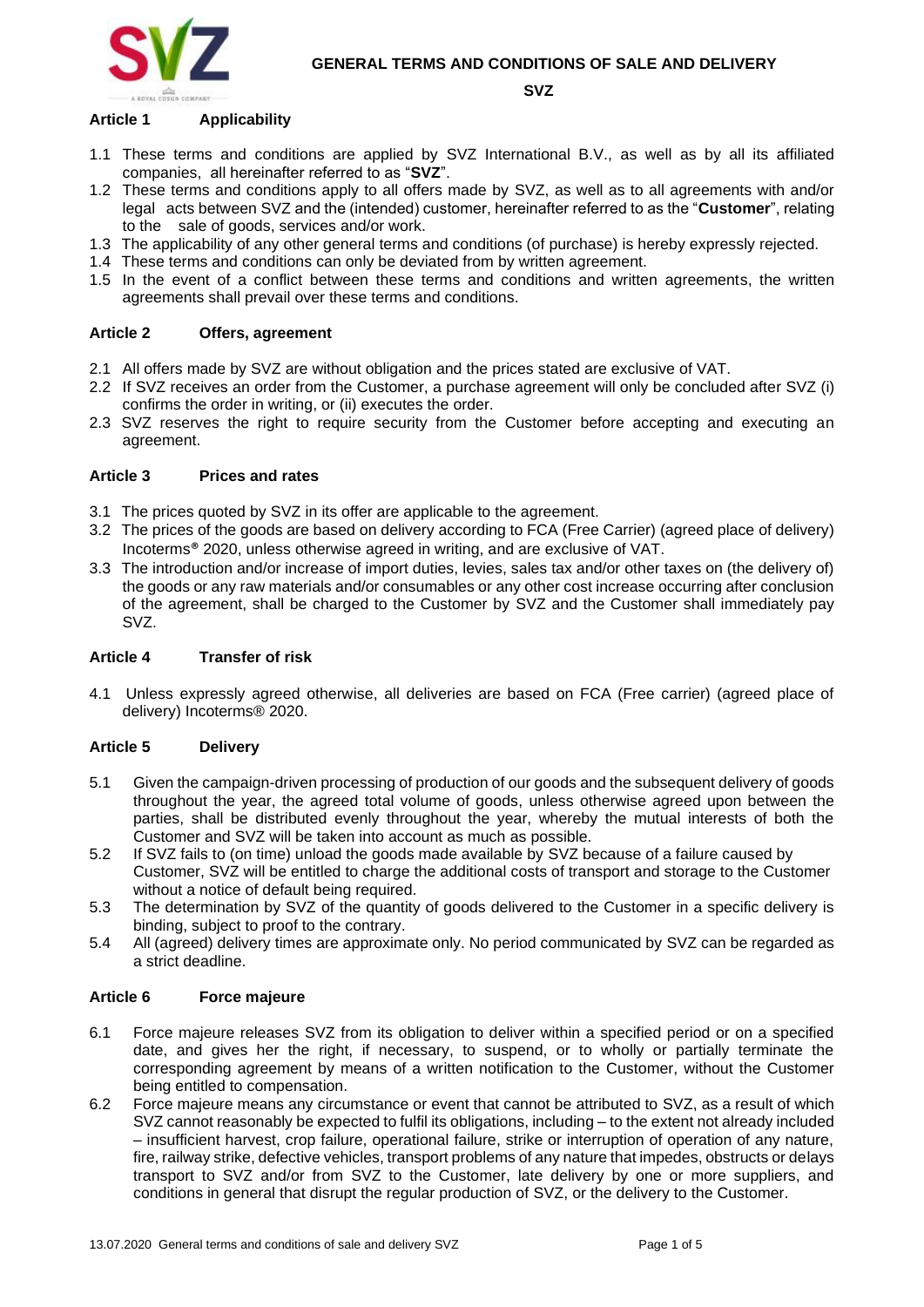

#### **GENERAL TERMS AND CONDITIONS OF SALE AND DELIVERY**

#### **SVZ**

- 6.3 Insufficient harvest or crop failure means the complete or partial failure of harvest of the raw materials and/or consumables required by SVZ, as a result of which SVZ cannot obtain the required raw materials and/or consumables, is unable to do so in good time, or only under more onerous conditions.
- 6.4 In the event that, as a result of force majeure, the delivery is delayed by more than three months, both the Customer and SVZ are entitled to terminate the agreement for the part not yet delivered.

### **Article 7 Retention of title**

- 7.1 All goods delivered to the Customer by SVZ shall remain the property of SVZ until the Customer has met all its obligations towards SVZ relating to any current, previous and future deliveries of a similar nature and relating to activities performed or yet to be performed by SVZ. Until that moment, the Customer shall be deemed to keep the goods on behalf of SVZ.
- 7.2 Until the moment the Customer has fully fulfilled its obligations towards SVZ, the Customer is only entitled to process or dispose of these goods, to the extent this is part of the normal conduct of its business.
- 7.3 The Customer is obliged to inform SVZ immediately if third parties assert or intend to assert rights to the goods subject to the retention of title by SVZ.
- 7.4 Pursuant to Article 7.1, SVZ shall always be entitled to collect these goods without having to give prior notice. At the first request of SVZ, the Customer will cooperate fully with this, including providing access to the area where the goods are stored and the removal of these goods.

#### **Article 8 Acceptance and complaints**

- 8.1 The Customer is obliged to sufficiently inspect the delivered goods or to have them inspected upon delivery and in any case prior to treating or processing them, to ensure that they are in accordance with the agreement (including the quality and type).
- 8.2 Complaints relating to the quantity of goods delivered and other defects visible upon delivery must be reported immediately to SVZ on the accompanying documents and by e-mail, including the most detailed possible description of the nature and extent of the alleged defects. Minor deviations from the agreed properties and/or quantities shall not be regarded as defects.
- 8.3 Complaints relating to defects that were not visible immediately upon delivery must be submitted to SVZ in writing, at the latest within two working days of discovery thereof, with the most detailed possible description of the nature and scope of the alleged defects, but in any event within one month of delivery of the goods concerned and before the moment the Customer uses the goods in its production process, processes or repackages the goods or sells the goods.
- 8.4 If no complaints about defects have been made in good time regarding the goods, in accordance with Articles 8.2 and 8.3, or if the Customer uses the delivered goods in its production process, processes or repackages the goods or sells the goods, the goods will be regarded as accepted and the Customer has granted SVZ full discharge in respect of those goods. Any claim of the Customer in respect of any defects will therefore lapse and complaints in this respect will not be dealt with.
- 8.5 Complaints will not be dealt with and any claim by the Customer will lapse if, after delivery, the nature and/or composition of the goods have been changed, are damaged in whole or in part, are repackaged, the shelf life has expired, the goods have not been stored in the prescribed manner or the goods have been used for a purpose other than that for which they are intended.
- 8.6 In the event of a timely complaint, in accordance with Articles 8.2 and 8.3, the Customer is obliged to adhere to the instructions of SVZ concerning keeping the goods available or returning them.

## **Article 9 Liability**

- 9.1 The liability of SVZ is limited to direct damage and will not exceed the invoice amount (exclusive of VAT) of the goods delivered to which the liability relates.
- 9.2 In no event shall SVZ be liable for any indirect damage, including any damage which is not the direct result of failure, loss of goodwill, loss caused by business interruption, reputational damage, loss of profits and loss of sales, loss of savings, costs relating to removal from the market and/or withdrawal (including recall) of goods delivered by SVZ and/or processed goods which include goods delivered by SVZ, compensation (including fines and penalties) payable to third parties, and losses caused by delays.
- 9.3 Notwithstanding the foregoing, the liability of SVZ is in any event limited to an amount of EUR 250,000 (two hundred fifty thousand euros) or - if this amount is lower - the amount paid out under the liability insurance of SVZ, plus any excess due.
- 9.4 The limitations of liability specified in this article shall not apply if and insofar as the damage is the result of wilful intent or gross negligence on the part of SVZ or the management of SVZ.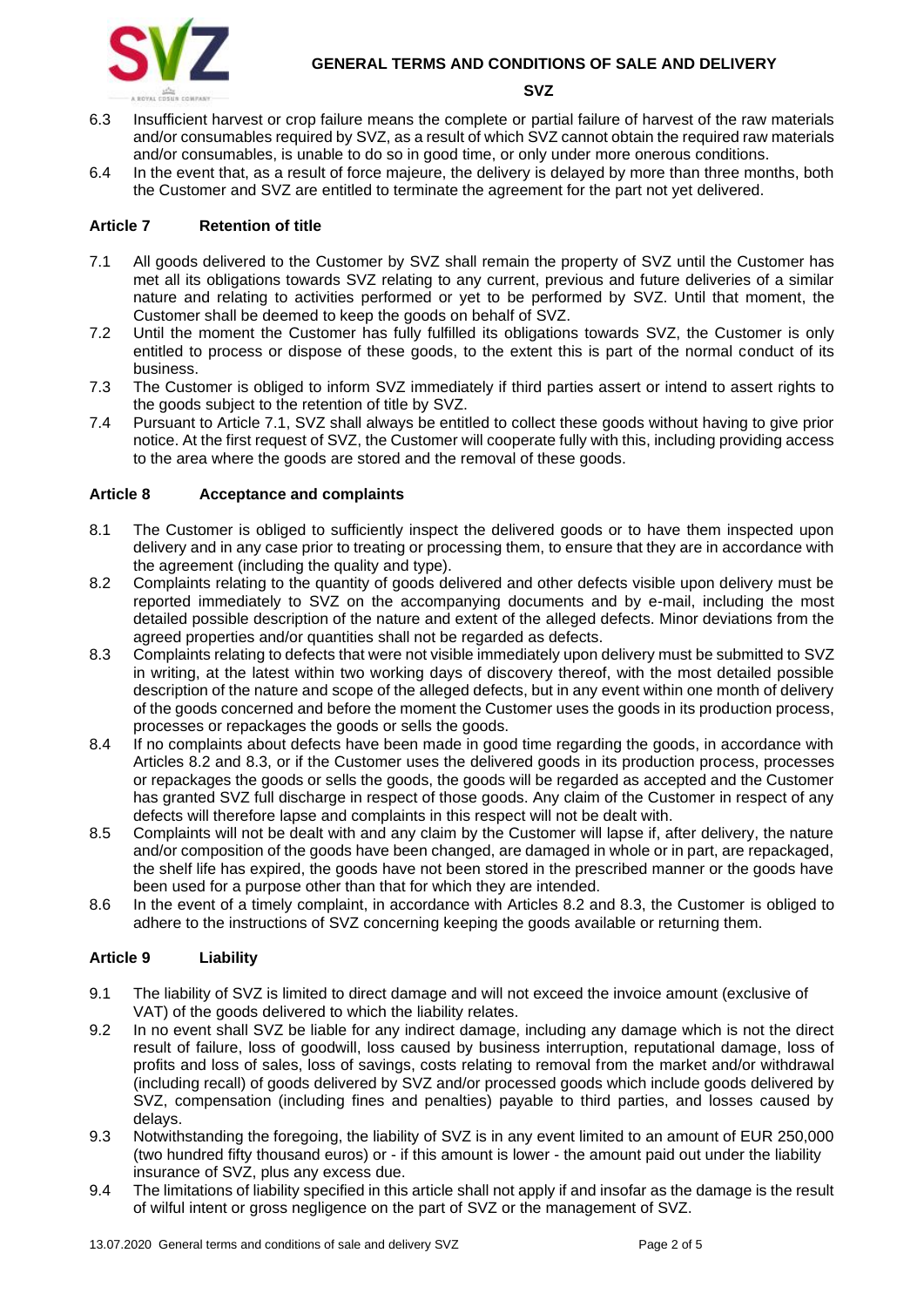

**GENERAL TERMS AND CONDITIONS OF SALE AND DELIVERY** 

**SVZ**

- 9.5 If the Customer removes or modifies the packaging of goods intended for consumers and delivered by SVZ, if it fails to treat the goods in accordance with the instructions or otherwise treats them carelessly, or if it sells and/or supplies goods directly to consumers which are not intended for this purpose, SVZ shall not be liable for any resulting damage.
- 9.6 The Customer indemnifies SVZ against all third-party claims for compensation of damage for which SVZ is not, or would not be, liable under the provisions of the foregoing paragraphs of this article.
- 9.7 To the extent that a relationship between SVZ and the Customer could be regarded as a continuing performance contract, the Customer expressly waives any right to compensation (such as - but not limited to - unearned investments and accrued goodwill) in the event that this relationship ends for any reason whatsoever.

## **Article 10 Returns**

- 10.1 Returns are only permitted if SVZ has agreed to such in writing in advance or if such returns are executed by or on behalf of SVZ.
- 10.2 Returns are at the expense and risk of the Customer.

#### **Article 11 Packaging**

- 11.1 All reusable packaging, including but not limited to barrels, containers and pallets, remains the property of SVZ. It is given on loan to the Customer and the Customer must immediately return it to SVZ at its own expense and risk. Unless agreed otherwise in writing, SVZ only takes back this packaging if it is undamaged. The Customer is not authorised to sell or otherwise dispose of this packaging.
- 11.2 Unless the Customer can prove otherwise upon receipt, it is assumed that the Customer has received the reusable packaging in good condition. SVZ will charge the Customer for the repair costs of any damaged reusable packaging. Loss of the reusable packaging shall also be charged to the Customer at the additional charge stated in the offer. The reusable packaging is considered lost if the Customer has not returned it within three months of receipt.
- 11.3 The disposable packaging is part of the delivered goods and will not be collected by SVZ.

#### **Article 12 Payment**

- 12.1 Payment must be made within the payment terms specified in the offer of SVZ and in the manner stated on the invoice. In case no payment term is specified in the offer payment must be made within 14 days of the date of invoice. If the full invoice amount has not been paid within this period, the Customer shall be in default and shall owe statutory commercial interest on the outstanding amount.
- 12.2 Payment must always be made in the currency as stated in the offer of SVZ. In case no currency is stated in the offer payment must be made in Euros.
- 12.3 SVZ has the right to demand cash payment or payment in advance, if it considers it appropriate, as well as to suspend further delivery as long as payment for previous deliveries is still outstanding. The Customer is at all times obliged to lodge the security deemed necessary by SVZ for payments due, upon first request. For deliveries in parts or instalments, the terms and conditions of payment apply for each partial delivery or each instalment.
- 12.4 SVZ is entitled to set-off debts or receivables owed to the Customer against the debts or receivables owed by the Customer to SVZ or other group members that are part of Coöperatie Koninklijke Cosun U.A.
- 12.5 All the costs incurred by SVZ, both judicial and extrajudicial, including collection costs, in order to recover its claims against the Customer will be borne by the Customer. The extrajudicial costs are set at a minimum of 15% of the principal amount due with a minimum of EUR 750.
- 12.6 The Customer is not entitled to suspend its payment obligations or to fulfil its payment obligations by invoking set-off.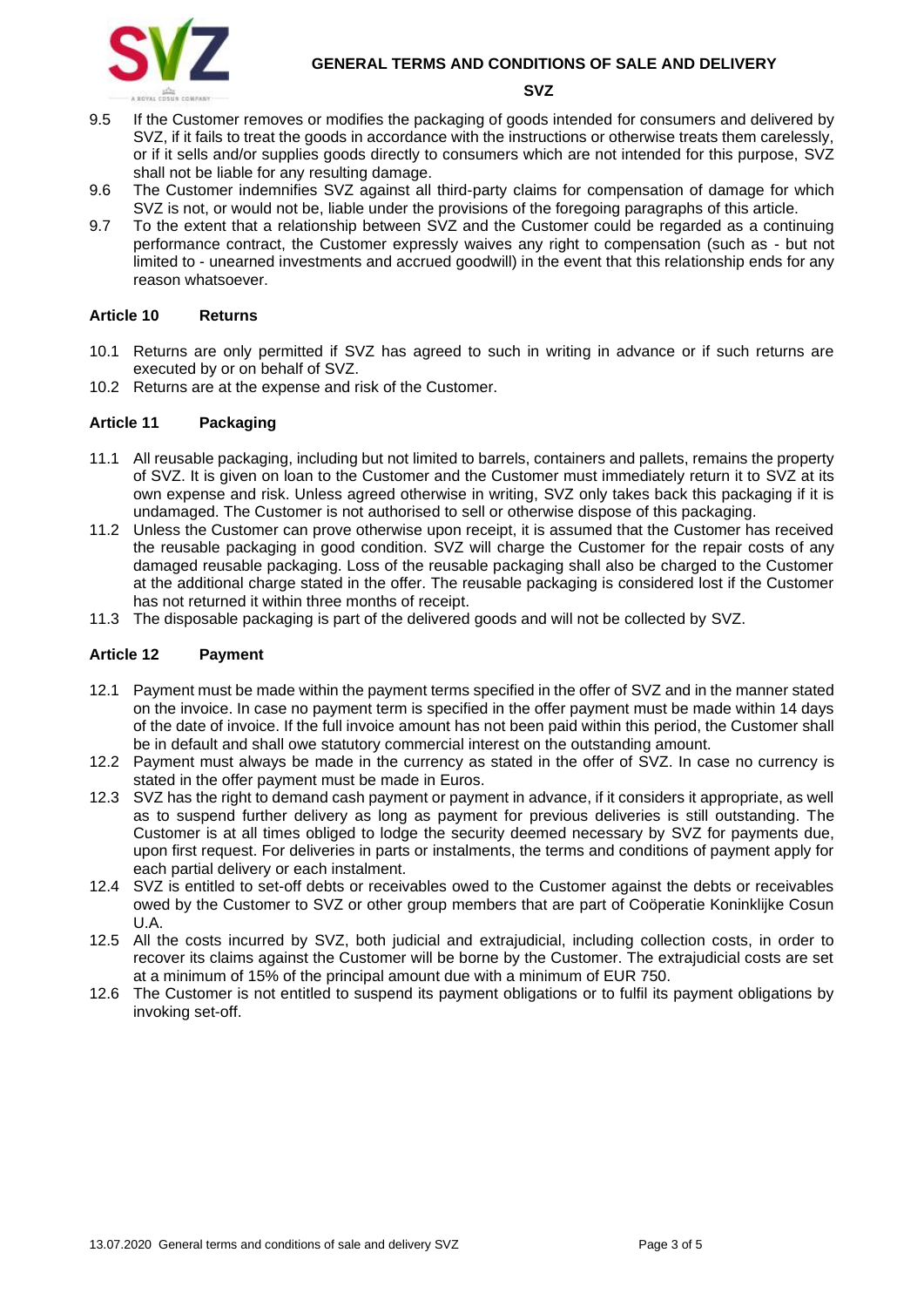



**SVZ**

## **Article 13 Dissolution**

- 13.1 In the event that the Customer has in any way failed to comply with any obligation (on any account whatsoever) to SVZ or a group company of the Coöperatie Koninklijke Cosun U.A., if the Customer ceases operations, if the Customer requests a suspension of payment, if a request for a suspension of payment was filed against the Customer, if the Customer is in a state of suspension of payment, if the Customer has applied for bankruptcy, if an application for bankruptcy was filed against the Customer, if the Customer is in a state of bankruptcy, or if the Customer offers an agreement with its creditors or in other comparable circumstances, without prejudice to the right of SVZ to claim for failure to perform and/or damages, SVZ is entitled to fully or partially dissolve the agreement with the Customer and/or claim compensation without legal intervention and without any compensation being owed to the Customer and in the event of a partial dissolution, the delivery to the Customer may be suspended.
- 13.2 In the event that the agreement is dissolved on one or several grounds specified in the previous paragraph, any claim that SVZ has against the Customer will be payable immediately, provided that it has not yet been paid.
- 13.3 The Customer expressly waives its right to dissolve the agreement.

# **Article 14 Recall measures**

- 14.1 If there are indications that the goods delivered by SVZ to the Customer are unsafe or otherwise do not comply with the applicable statutory standards and SVZ decides to take corrective measures, including withdrawing these goods from the market and/or recalling them, the Customer will provide all reasonable cooperation in this respect.
- 14.2 The Customer shall not, without the prior consent of SVZ, take corrective measures in respect of goods delivered by SVZ or processed goods which include the goods delivered by SVZ if, in the opinion of the Customer, the reason for those corrective measures relates to defects in the goods delivered by SVZ. SVZ will not withhold this permission on unreasonable grounds.
- 14.3 The Customer shall inform SVZ immediately if it becomes aware that the goods are (possibly) unsafe or contrary to statutory standards.
- 14.4 The Customer is obliged to keep proper records in order to be able to trace immediately to whom it has resold the goods in the event of a possible product safety problem.

## **Article 15 Confidentiality**

- 15.1 Each of the parties will treat as confidential all information received from the other party that is designated as confidential, or the confidential nature of which should reasonably have been evident (hereinafter referred to as "Confidential Information"). Confidential Information in any event includes the existence, the nature and the contents of the agreement, as well as other business information of SVZ.
- 15.2 Article 15.1 does not apply to Confidential Information which a) is already publicly known, b) has been independently developed by one party, without the use of the Confidential Information of the other party, c) was received from a third-party who was under no obligation to keep such information confidential, d) was already in the possession of the receiving party without an obligation of confidentiality. Article 15.1 does also not apply when the receiving party is forced by competent authorities to disclose such information, in which case the receiving party will immediately notify the providing party about this.
- 15.3 Confidential Information may only be used within the context of the agreement and may only be copied or reproduced insofar as this is necessary in order for the receiving party to perform its obligations under the agreement.
- 15.4 Each party shall treat the Confidential Information of the other party in the same manner as it treats its own Confidential Information and similar data, and they are at all times required to take the necessary precautions to maintain the confidentiality of such Confidential Information.
- 15.5 The obligations set forth in this article shall remain in force for three years after the end of the agreement.

## **Article 16 Intellectual property rights**

- 16.1 All intellectual property rights which are owned by SVZ or its supplier(s) shall remain the property of SVZ at all times. The Customer shall not in any way acquire any rights of intellectual property in relation to intellectual property rights (the ownership of which is) resting with SVZ or to any information received from SVZ in any form whatsoever.
- 16.2 The Customer is not permitted to change the delivered goods, wholly or in part, or to provide them with a different brand name and/or packaging, or otherwise to remove or change any indication of copyright, trademarks, trade names or other intellectual or industrial property rights of SVZ.